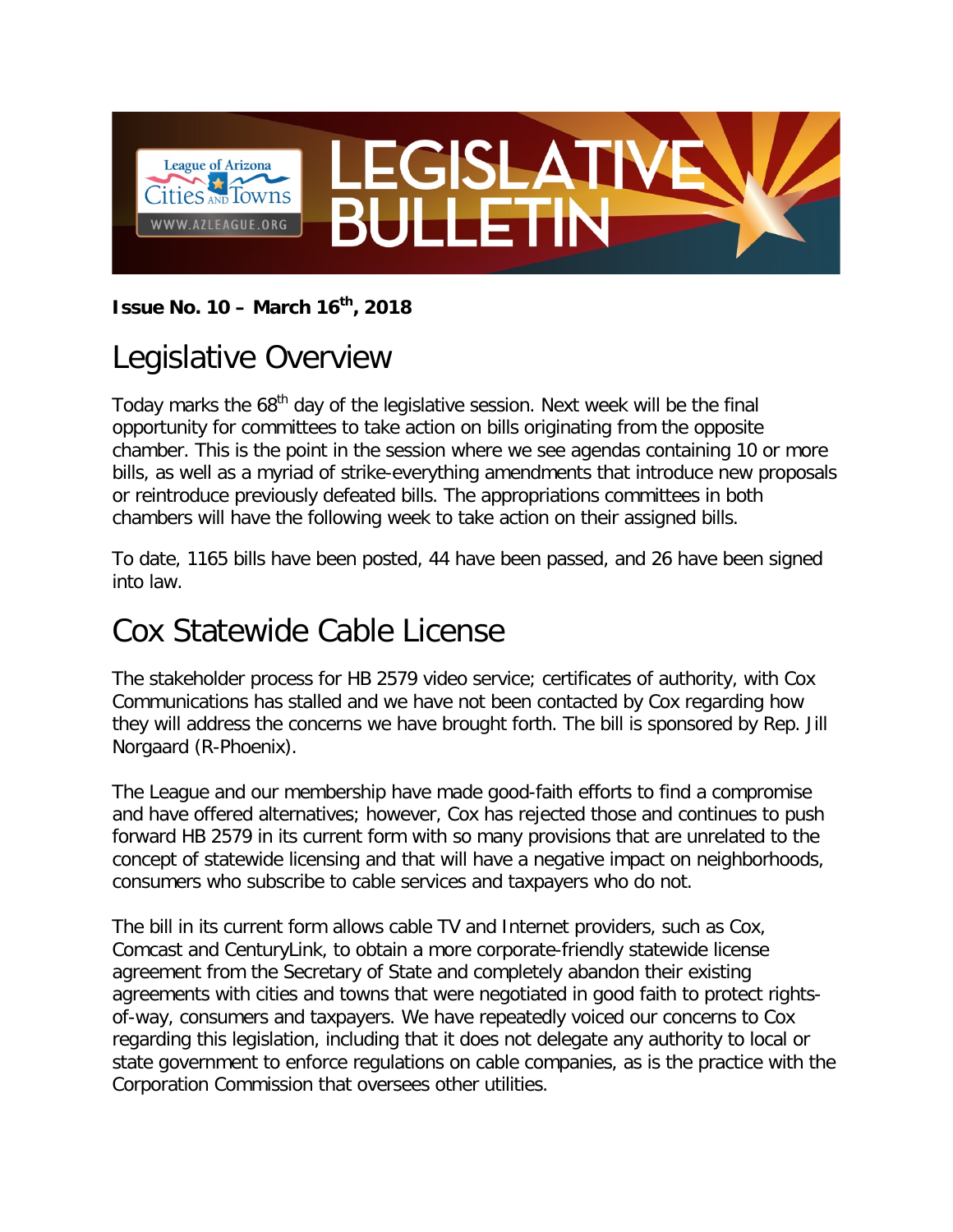The experience in other states that have adopted statewide franchise/license laws that are similar to HB 2579 is very significant and it is clear that it did not live up to expectations. The proponents of these measures claimed that more competition, lower prices, and increased customer satisfaction would be achieved by deregulating the cable TV market, much like what HB 2579 seeks to do. However, it is abundantly clear that this was a failed experiment and, in states that have adopted similar legislation, customer satisfaction is at all-time lows, prices increased substantially soon after legislation was adopted and customer complaints have increased considerably.

Please contact your Senators to explain the expected damaging impacts of this legislation and request a more thorough stakeholder process be conducted in the interim to ensure this legislation will not negatively impact consumers and taxpayers.

### Digital goods and services

SB 1392 and HB 2479, TPT; digital goods and services, sponsored by Sen. David Farnsworth (R-Mesa) and Rep. Michelle Ugenti-Rita (R-Scottsdale) respectively, are the companion bills that emerged from the interim committee on Digital Goods and Services.

The bill is meant to address gaps in existing the proponents believe should prevent the state and cities from imposing tax on goods and services delivered over the Internet. In reality, all of the items proponents have identified have been consistently taxed at least since the DOR issued a ruling on this in 1993 (TPR 93-48). Originally envisioned as merely codifying existing practice, the truth is this bill creates at least eight new exemptions for transactions that have been held taxable for decades.

SB 1392 remains on hold in the Senate awaiting floor action by the Committee of the Whole. No movement is expected until the Joint Legislative Budget Committee issues a revised fiscal note. The JLBC was asked to review the League's methodology and revenue estimates. League staff members spoke with them and feel they are comfortable with the answers and explanations provided. Additionally, the Department of Revenue is said to now be providing their own financial impact analysis to the JLBC for incorporation in the note.

The current analysis by League staff on the fiscal impact to cities and towns shows an estimated loss of approximately \$48 million in the first year along with a State loss of \$120 million and a loss to Prop 301 for schools of at least \$14.5 million. This will certainly lead to increasing losses every year thereafter as more and more products are delivered digitally.

It is imperative that we keep up our efforts to educate legislators about the true negative impacts of this dramatic policy change.